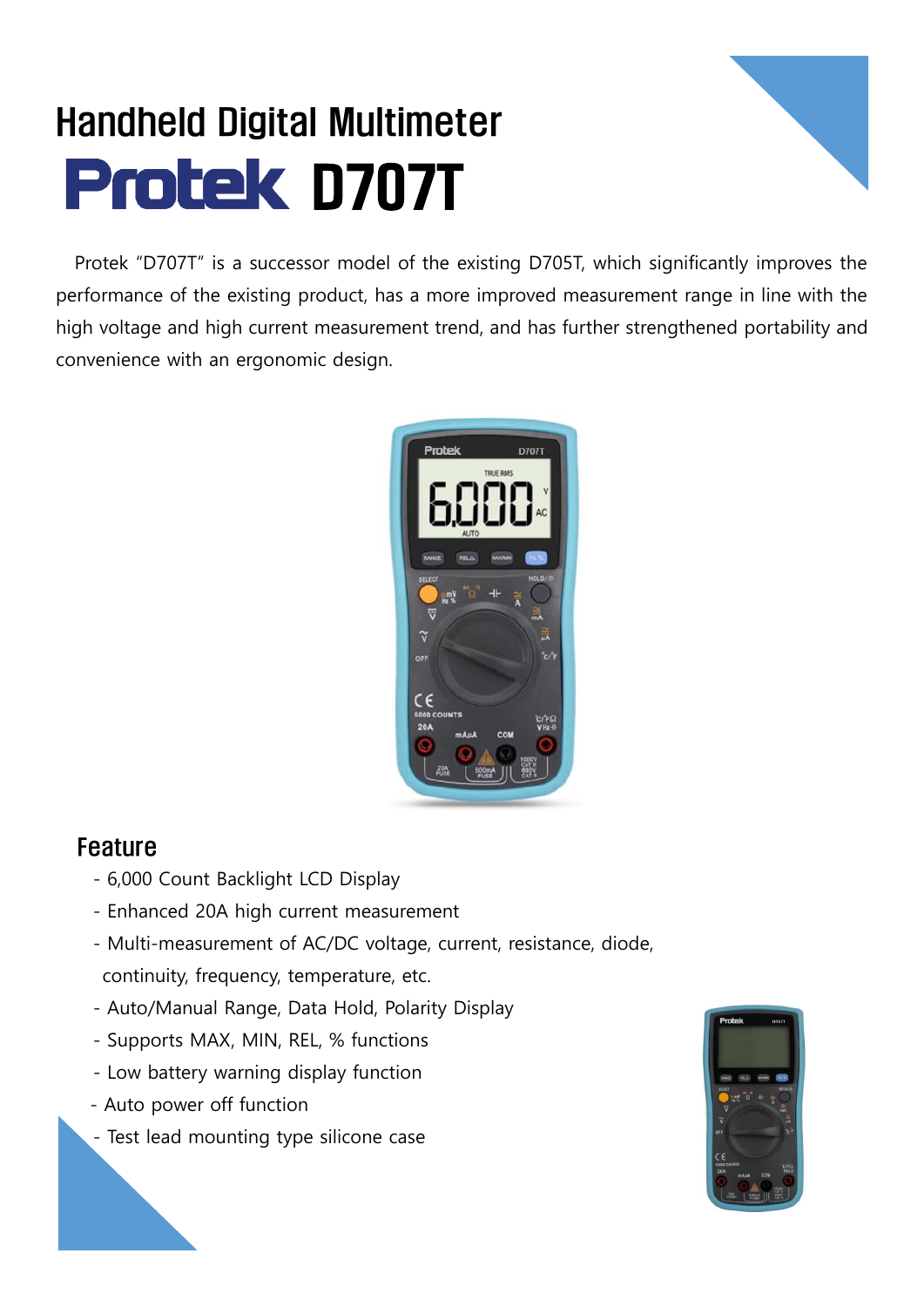| <b>Specifications</b>         |                                                                                        |                    |                                                                      |  |  |
|-------------------------------|----------------------------------------------------------------------------------------|--------------------|----------------------------------------------------------------------|--|--|
| <b>Note</b>                   | Range                                                                                  | Resolution         | Accuracy                                                             |  |  |
| DC V                          | $~100.00~$ mV                                                                          | $0.01$ mV          | $\pm 0.5\% + 3$ , Rdg+5dgts, MAX 600 mV                              |  |  |
|                               | ~100.0~mV                                                                              | $0.1$ mV           |                                                                      |  |  |
|                               | $~1000$ V                                                                              | $0.001$ V          | $\pm 0.5\% + 3$ , Rdg+5dgts, MAX 1000V                               |  |  |
|                               | $~100.00$ V                                                                            | $0.01$ V           |                                                                      |  |  |
|                               | ~100.0~V                                                                               | 0.1 V              |                                                                      |  |  |
|                               | ~1000V                                                                                 | 1 <sub>V</sub>     |                                                                      |  |  |
|                               | Input Impedance : 10ΜΩ, CAT III 1000V, CAT IV 600V                                     |                    |                                                                      |  |  |
| AC <sub>V</sub><br>(True RMS) | $~100.00~$ mV                                                                          | $0.01$ mV          | $\pm$ (1.0%+3), Rdg+5dgts, MAX 600 mV                                |  |  |
|                               | ~100.0~mV                                                                              | $0.1$ mV           | Frequency Range: 40~ 1kHz                                            |  |  |
|                               | $~6.000$ V                                                                             | 0.001 V            | $\pm$ (1.0%+3), Rdg+5dgts, MAX 750V<br>Frequency Range: 40~ 1kHz     |  |  |
|                               | ~100.00~V                                                                              | $0.01$ V           |                                                                      |  |  |
|                               | ~1000.0~V                                                                              | 0.1 V              |                                                                      |  |  |
|                               | ~1750V                                                                                 | 1 <sub>V</sub>     |                                                                      |  |  |
|                               | Input Impedance : 10ΜΩ, CAT III 1000V, CAT IV 600V, Response : Sine Correction RMS AVG |                    |                                                                      |  |  |
|                               | $~100.0~\mu A$                                                                         | $0.1 \mu A$        | $\pm$ (1.2%+3), Rdg+5dgts, MAX 6000 µA                               |  |  |
|                               | $~\sim$ 6000 µA                                                                        | $1 \mu A$          |                                                                      |  |  |
|                               | $~100.00$ mA                                                                           | $0.01$ mA          | $\pm$ (1.2%+3), Rdg+5dgts, MAX 600 mA                                |  |  |
| DC A                          | $~100.0$ mA                                                                            | $0.1 \text{ mA}$   |                                                                      |  |  |
|                               | ~6.000 A                                                                               | $0.001$ mA         | $\pm$ (1.2%+3), Rdg+5dgts, MAX 20 A                                  |  |  |
|                               | $~20.00$ A                                                                             | $0.01$ Ma          |                                                                      |  |  |
|                               | mA / A type Max Current Protect (Fused 2EA: 600 mA / 20A (About 3sec)                  |                    |                                                                      |  |  |
|                               | $~100.0~\mu A$                                                                         | $0.1 \mu A$        | $\pm$ (1.5%+3), Rdg+5dgts, MAX 6000 µA                               |  |  |
|                               | $\sim$ 6000 µA                                                                         | $1 \mu A$          | Frequency Range: 40~ 1kHz                                            |  |  |
|                               | $~100.00$ mA                                                                           | $0.01$ mA          | $\pm$ (1.5%+3), Rdg + 5dgts, MAX 600 mA<br>Frequency Range: 40~ 1kHz |  |  |
| AC A                          | $~100.0$ mA                                                                            | $0.1 \text{ mA}$   |                                                                      |  |  |
| (True RMS)                    | ~6.000 A                                                                               | $0.001$ mA         | $\pm$ (1.5%+3), Rdg + 5dgts, MAX 20 A<br>Frequency Range: 40~ 1kHz   |  |  |
|                               | $~20.00$ A                                                                             | $0.01$ mA          |                                                                      |  |  |
|                               | mA / A type Max Current Protect (Fused 2EA : 600 mA / 20A (About 3sec)                 |                    |                                                                      |  |  |
|                               | Response : Sine Correction RMS Average,                                                |                    |                                                                      |  |  |
|                               | $~\sim$ 600.0 $\Omega$                                                                 | $0.1 \Omega$       | $\pm (0.5\% + 3)$ , Rdg + 5dgts, MAX 60M $\Omega$                    |  |  |
| Ohm<br>(Resistance)           | $~\sim$ 6.000 kΩ                                                                       | $0.001 k\Omega$    |                                                                      |  |  |
|                               | $~\sim$ 60.00 kΩ                                                                       | $0.01 k\Omega$     |                                                                      |  |  |
|                               | $~\sim$ 600.0 kΩ                                                                       | $0.1 k\Omega$      |                                                                      |  |  |
|                               | $~\sim$ 6.000 MQ                                                                       | $0.001$ M $\Omega$ |                                                                      |  |  |
|                               | ~60.00 M $\Omega$                                                                      | $0.01$ M $\Omega$  | $\pm$ (1.5%+3), Rdg + 5dgts, MAX 60M $\Omega$                        |  |  |
|                               | Response: About 3sec, 0.3V open, 0.25mA shorted                                        |                    |                                                                      |  |  |